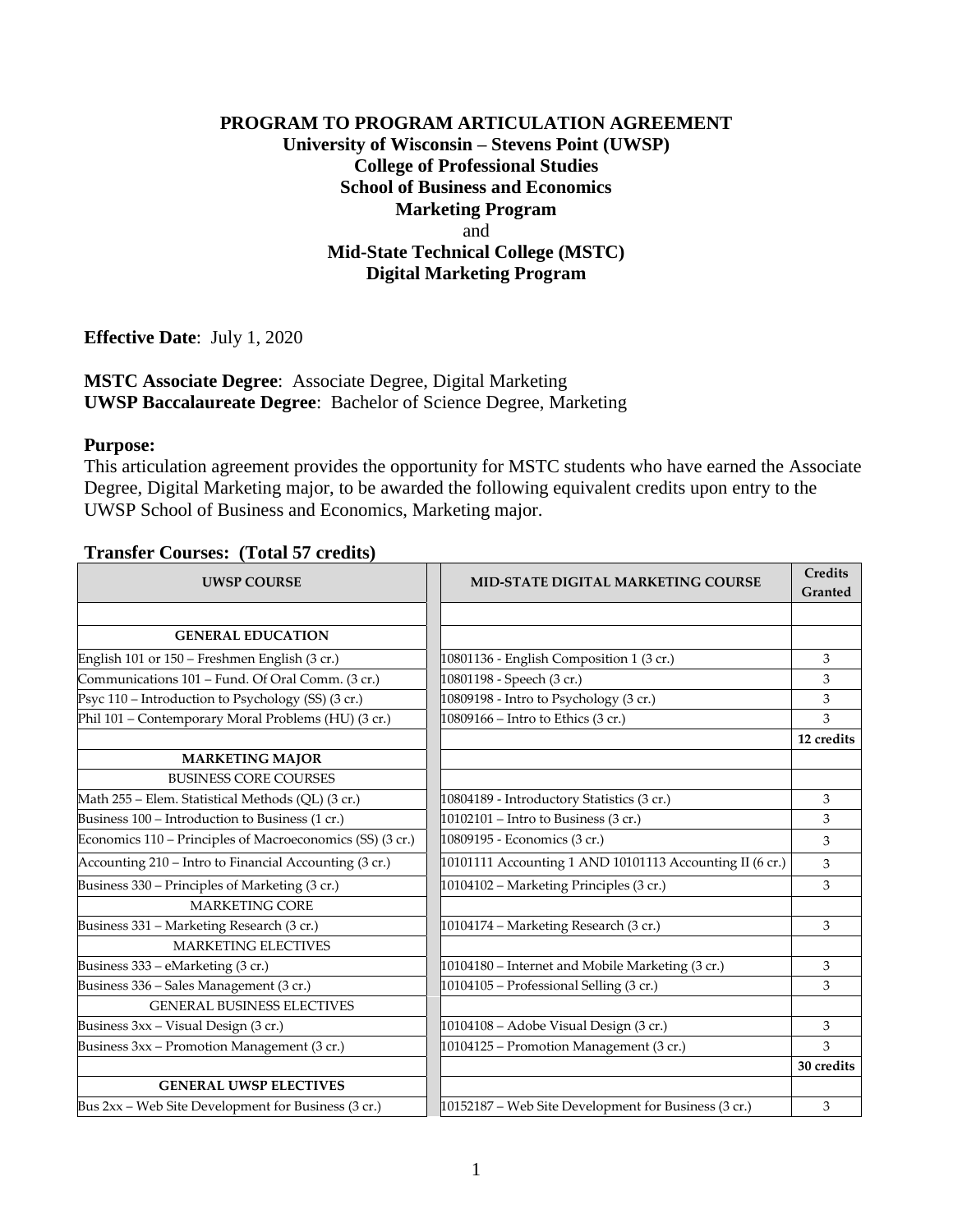| Bus 2xx – Adobe Video Design (3 cr.)          | 10104109 - Adobe Video Design (3 cr.)          |            |
|-----------------------------------------------|------------------------------------------------|------------|
| Bus 2xx – Marketing Policy and Ethics (1 cr.) | 10104111 - Marketing Policy and Ethics (1 cr.) |            |
| Bus 2xx – Marketing Communications (2 cr.)    | 10104110 - Marketing Communications (2 cr.)    |            |
| Bus 3xx – Social Media Marketing (3 cr.)      | 10104107 - Social Media Marketing (3 cr.)      |            |
| Bus 3xx - Marketing Management (3 cr.)        | 10104160 - Marketing Management (3 cr.)        |            |
|                                               |                                                | 15 credits |
|                                               |                                                |            |
|                                               | <b>TOTAL TRANSFERRED CREDITS</b>               | 57         |

# **REQUIRED COURSES: (Total 65 - 74 credits)**

The following coursework will be required to obtain the Bachelor of Science in Marketing:

| <b>UWSP REQUIREMENT</b>                             | <b>UWSP COURSE</b>                      | Credits         |
|-----------------------------------------------------|-----------------------------------------|-----------------|
|                                                     |                                         |                 |
| <b>GENERAL EDUCATION</b>                            |                                         |                 |
| Written Communication                               | Engl 202 - Sophomore English            | 3               |
| Wellness                                            | Choose from designated classes          | 1               |
| Arts (ART)                                          | Choose from designated classes          | $\mathfrak z$   |
| Historical Perspectives (HP)                        | Choose from designated classes          | 3               |
| Natural Sciences (NS)                               | Choose from designated classes          | 3               |
| Additional ART/HU/HP/NS                             | Choose from designated classes          | 3               |
| Global Awareness (GA)                               | Can be satisfied with above classwork   | $0 - 3$         |
| U.S. Diversity Course (USD)                         | Can be satisfied with above classwork   | $0 - 3$         |
| Environmental Responsibility (ER)                   | Can be satisfied with above classwork   | $0 - 3$         |
| Interdisciplinary Studies (IS)                      | Satisfied with Bus 340 as part of major | $\theta$        |
| Experiential Learning (EL)                          | Satisfied with Bus 497 as part of major | $\Omega$        |
|                                                     |                                         | 16 - 25 credits |
| <b>MARKETING MAJOR</b>                              |                                         |                 |
| <b>BUSINESS CORE COURSES</b>                        |                                         |                 |
| Math for Social Sciences or Applied Calculus        | Math 109 or 111*                        | 4               |
| Principles of Microeconomics (SS)                   | <b>Econ 111</b>                         | 3               |
| Introduction to Managerial Accounting               | Acct 211                                | 3               |
| Written Communication for the Business Professional | <b>Bus 300</b>                          | 3               |
| Oral Communication for the Business Professional    | <b>Bus 301</b>                          | 3               |
| Organizational Behavior                             | <b>Bus 325</b>                          | 3               |
| Business Law and Ethics (IS)                        | <b>Bus 340</b>                          | 3               |
| Principles of Finance                               | <b>Bus 350</b>                          | $\mathfrak z$   |
| Principles of Production                            | <b>Bus 360</b>                          | 3               |
| Management Information Systems                      | <b>Bus 370</b>                          | 3               |
| Principles of Business Analytics                    | <b>Bus 380</b>                          | $\mathfrak z$   |
| Internship (EL)                                     | <b>Bus 497</b>                          | $\mathfrak z$   |
| Management Capstone                                 | <b>Bus 480</b>                          | 3               |
| <b>MARKETING CORE</b>                               |                                         |                 |
| <b>Buyer Behavior</b>                               | Bus 337                                 | 3               |
| Marketing Strategy                                  | <b>Bus 438</b>                          | 3               |
| <b>MARKETING ELECTIVES</b>                          |                                         |                 |
| <b>Focused Marketing Elective</b>                   | Choose from designated classes          | 3               |
|                                                     |                                         | 49 credits      |
|                                                     |                                         |                 |
|                                                     | TOTAL REMAINING CREDITS                 | $65 - 74$       |

*\* Will need to test in or take pre-requisite*